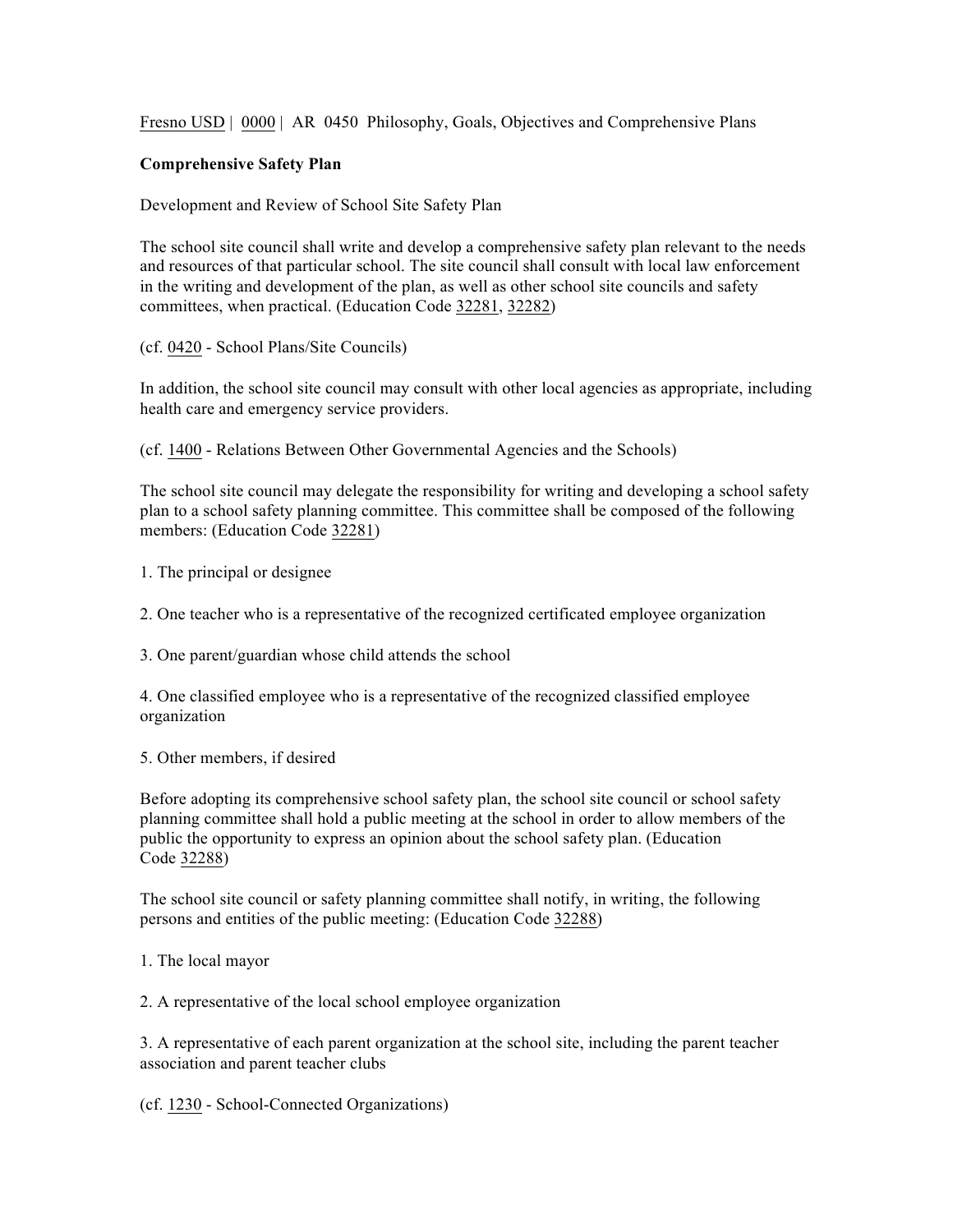4. A representative of each teacher organization at the school site

(cf. 4140/4240 - Bargaining Units)

- 5. A representative of the student body government
- 6. All persons who have indicated that they want to be notified

In addition, the school site council or safety planning committee may notify, in writing, the following entities of the public meeting: (Education Code 32288)

- 1. A representative of the local churches
- 2. Local civic leaders
- 3. Local business organizations
- (cf. 1220 Citizen Advisory Committees)
- (cf. 1700 Relations between Private Industry and the Schools)

The school site council or safety planning committee may consider incorporating into the plan the following three essential components and/or the strategies recommended in Education Code 35294.21:

- 1. Assuring each student a safe physical environment
- 2. Assuring each student a safe, respectful, accepting, and emotionally nurturing environment
- 3. Developing each students resiliency skills

Content of the Safety Plan

The districtwide and/or school site safety plan shall include an assessment of the current status of school crime committed on campus(es) and at school-related functions. (Education Code 32282)

The plan also shall identify appropriate strategies and programs that will provide or maintain a high level of school safety and address the schools procedures for complying with existing laws related to school safety and shall include the development of all of the following: (Education Code 32282)

1. Child abuse reporting procedures consistent with Penal Code 11164

(cf. 5141.4 - Child Abuse Prevention and Reporting)

2. Routine and emergency disaster procedures including, but not limited to:

a. Adaptations for students with disabilities in accordance with the Americans with Disabilities Act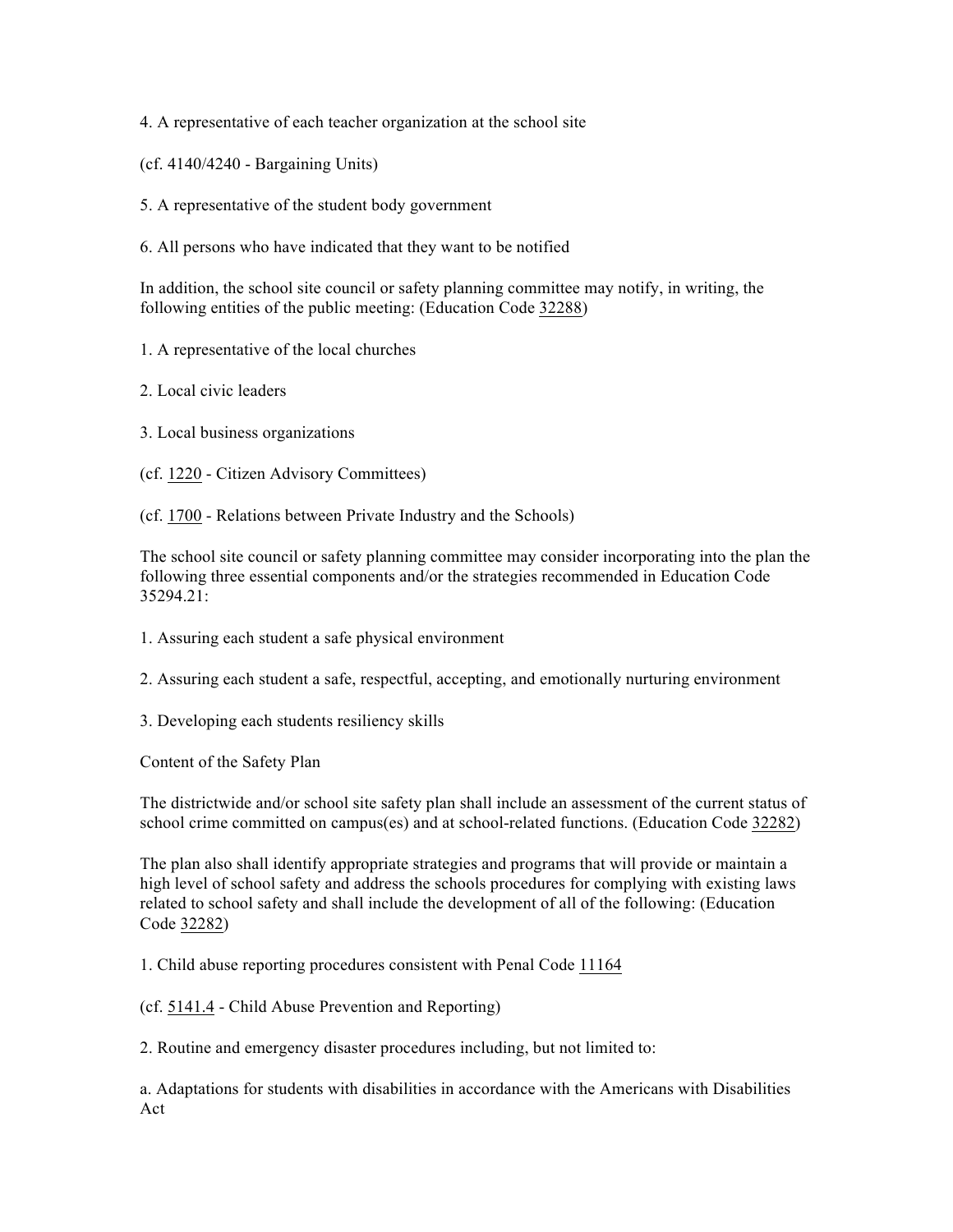(cf. 0410 - Nondiscrimination in District Programs and Activities)

(cf. 6159 - Individualized Education Program)

b. An earthquake emergency procedure system in accordance with Education Code 32282

(cf. 3516 - Emergencies and Disaster Preparedness Plan)

(cf. 3516.3 - Earthquake Emergency Procedure System)

c. A procedure to allow a public agency, including the American Red Cross, to use school buildings, grounds, and equipment for mass care and welfare shelters during disasters or other emergencies affecting the public health and welfare

(cf. 1330 - Use of School Facilities)

(cf. 3516.1 - Fire Drills and Fires)

(cf. 3516.2 - Bomb Threats)

(cf. 3516.5 - Emergency Schedules)

(cf. 3543 - Transportation Safety and Emergencies)

3. Policies pursuant to Education Code 48915(c) and other school-designated serious acts which would lead to suspension, expulsion, or mandatory expulsion recommendations

(cf. 5131.7 - Weapons and Dangerous Instruments)

(cf. 5144.1 - Suspension and Expulsion/Due Process)

(cf. 5144.2 - Suspension and Expulsion/Due Process (Students with Disabilities))

4. Procedures to notify teachers of dangerous students pursuant to Education Code 49079

(cf. 4158/4258/4358 - Employee Security)

5. A discrimination and harassment policy consistent with the prohibition against discrimination pursuant to Education Code 200-262.4

(cf. 1312.3 - Uniform Complaint Procedures)

(cf. 4119.11/4219.11/4319.11 - Sexual Harassment)

(cf. 5145.3 - Nondiscrimination/Harassment)

(cf. 5145.7 - Sexual Harassment)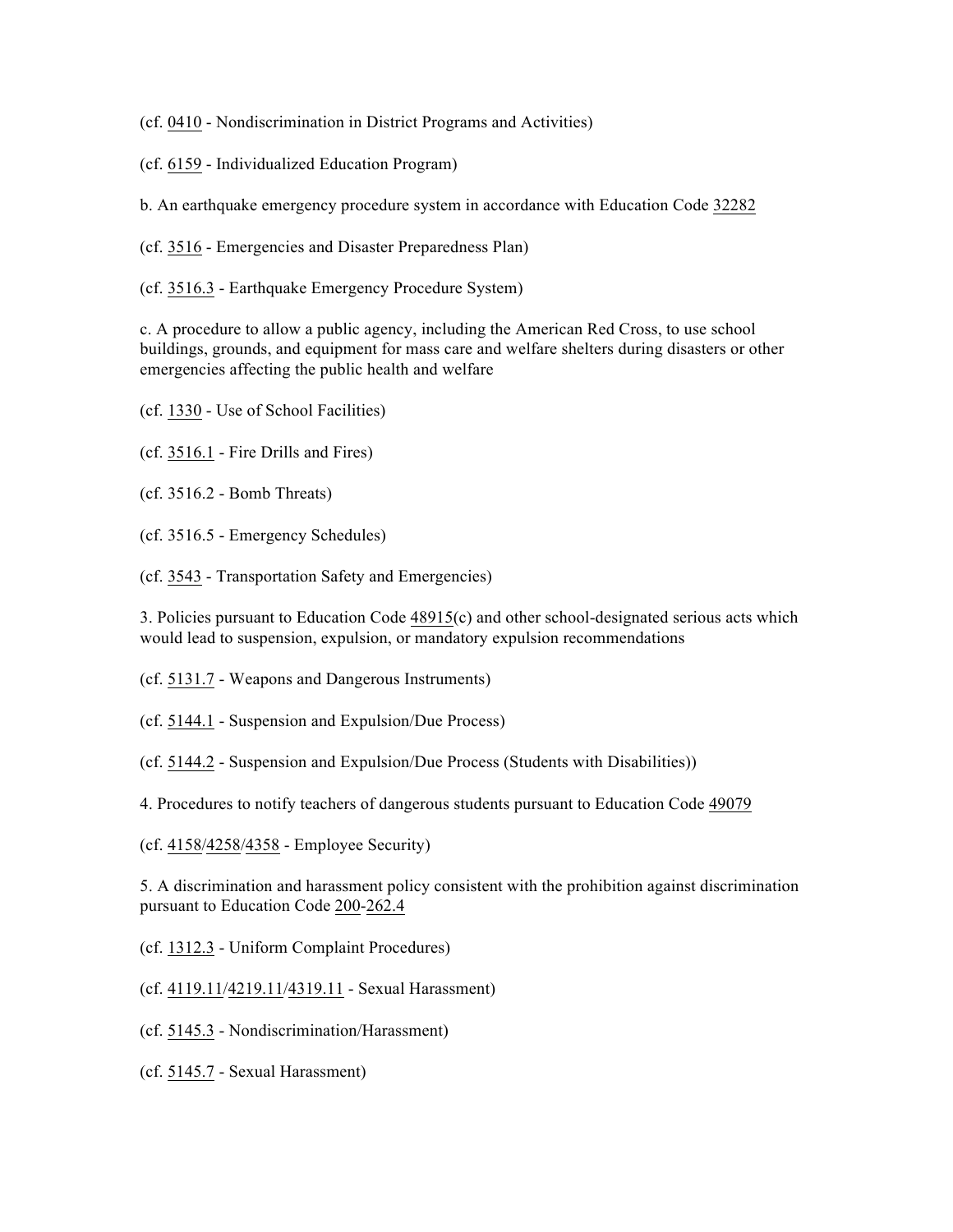6. If the school has adopted a dress code prohibiting students from wearing gang-related apparel, the provisions of that dress code and the definition of gang-related apparel

(cf. 5132 - Dress and Grooming)

7. Procedures for safe ingress and egress of students, parents/guardians, and employees to and from school

(cf. 5142 - Safety)

8. A safe and orderly school environment conducive to learning

(cf. 5131 - Conduct)

(cf. 5137 - Positive School Climate)

9. The rules and procedures on school discipline adopted pursuant to Education Code 35291 and 35291.5

(cf. 5144 - Discipline)

10. Hate crime reporting procedures pursuant to Penal Code 628-628.6

(cf. 5145.9 - Hate-Motivated Behavior)

Among the strategies for providing a safe environment, the school safety plan may also include:

1. Development of a positive school climate that promotes respect for diversity, personal and social responsibility, effective interpersonal and communication skills, self-esteem, anger management, and conflict resolution

(cf. 5138 - Conflict Resolution/Peer Mediation)

(cf. 6141.2 - Recognition of Religious Beliefs and Customs)

2. Disciplinary policies and procedures that contain prevention strategies, such as strategies to prevent bullying and hazing, as well as behavioral expectations and consequences for violations

(cf. 4118 - Suspension/Disciplinary Action)

(cf. 4218 - Dismissal/Suspension/Disciplinary Action)

(cf. 5113 - Absences and Excuses)

(cf. 5113.1 - Truancy)

(cf. 5136 - Gangs)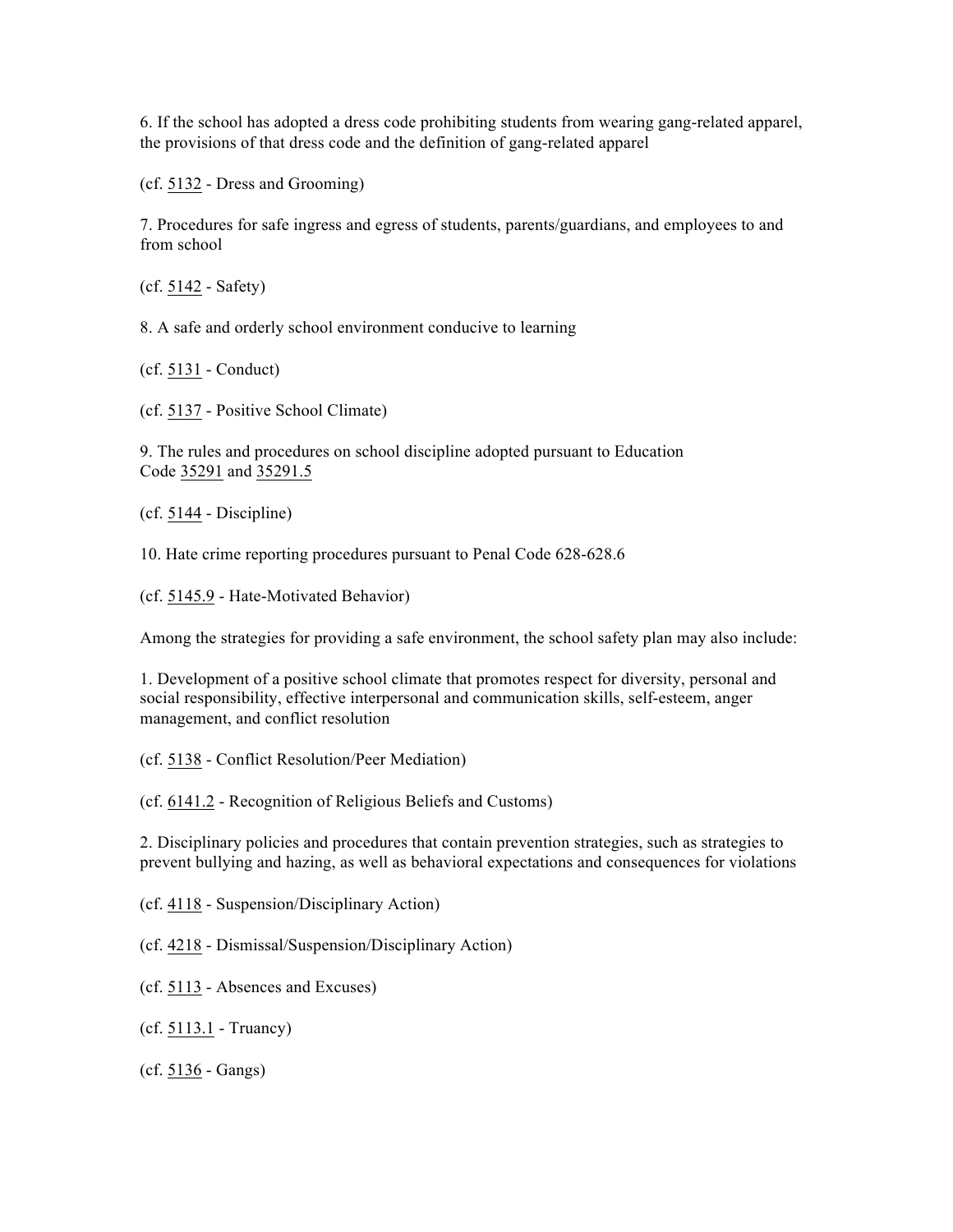3. Curriculum that emphasizes prevention and alternatives to violence, such as multicultural education, character/values education, media analysis skills, conflict resolution, and community service learning

(cf. 6141.6 - Multicultural Education)

(cf. 6142.4 - Learning through Community Service)

4. Parent involvement strategies, including strategies to help ensure parent/guardian support and reinforcement of the schools rules and increase the number of adults on campus

(cf. 1240 - Volunteer Assistance)

(cf. 5020 - Parent Rights and Responsibilities)

(cf. 6020 - Parent Involvement)

5. Prevention and intervention strategies related to the sale or use of drugs and alcohol which shall reflect expectations for drug-free schools and support for recovering students

(cf. 5131.6 - Alcohol and Other Drugs)

(cf. 5131.61 - Drug Testing)

(cf. 5131.62 - Tobacco)

(cf. 5131.63 - Anabolic Steroids)

6. Collaborative relationships among the city, county, community agencies, local law enforcement, the judicial system and the schools that lead to the development of a set of common goals and community strategies for violence prevention instruction

(cf. 1020 - Youth Services)

7. Procedures for responding to the release of a pesticide or other toxic substance from properties located within one-quarter mile of the school

(cf. 3514.1 - Hazardous Substances)

(cf. 3514.2 - Integrated Pest Management)

8. Procedures for receiving verification from law enforcement that a violent crime has occurred on school grounds and for promptly notifying parents/guardians and employees of that crime

9. Assessment of the schools physical environment, including a risk management analysis and development of ground security measures such as procedures for the closing of campuses to outsiders, securing the campus perimeter, protecting buildings against vandalism, and providing for a law enforcement presence on campus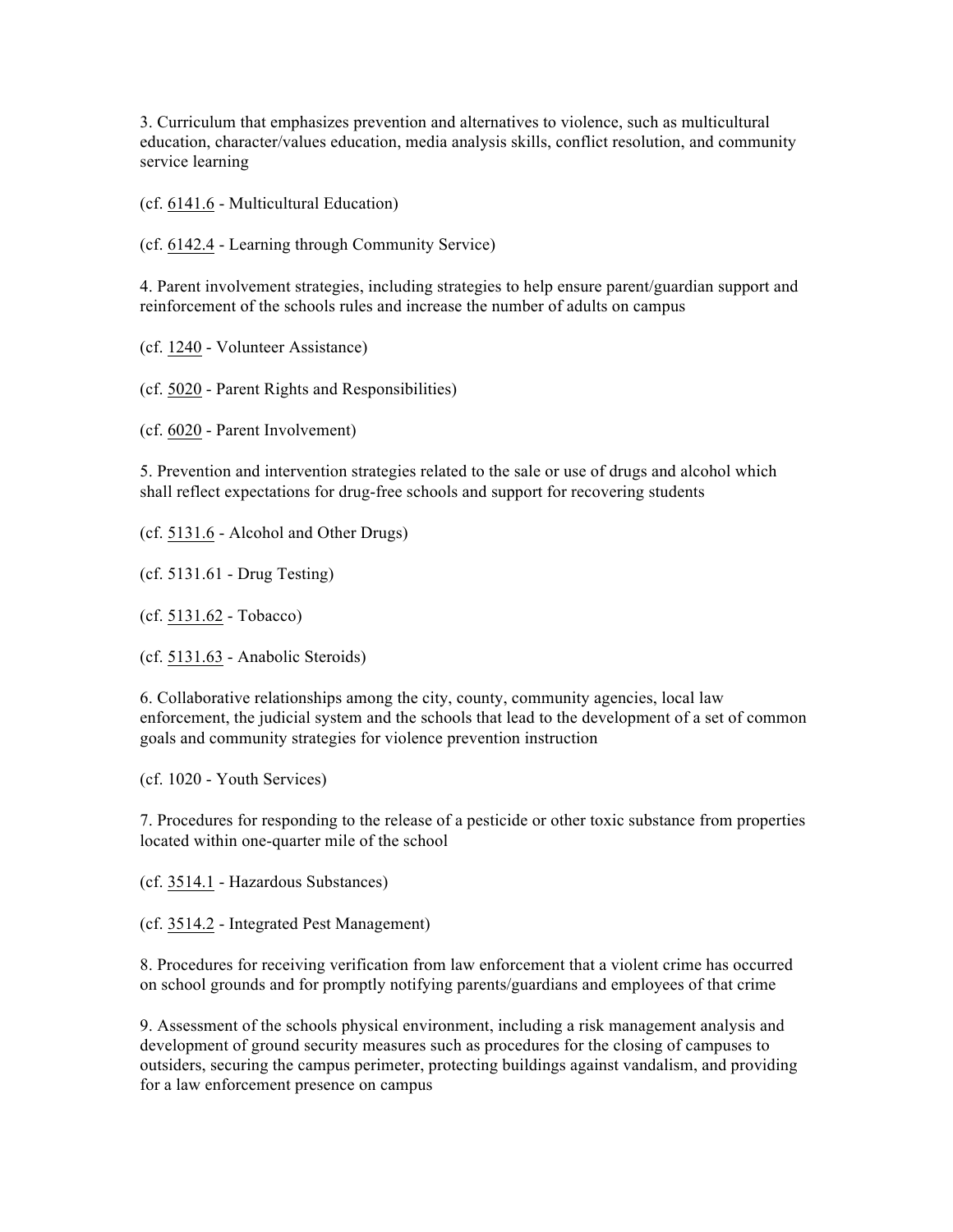(cf. 1250 - Visitors/Outsiders)

(cf. 3515 - Campus Security)

(cf. 3515.3 - District Police/Security Department)

(cf. 3530 - Risk Management/Insurance)

(cf. 5112.5 - Open/Closed Campus)

(cf. 5131.5 - Vandalism, Theft and Graffiti)

10. Crisis prevention and intervention strategies, which may include the following:

a. Identification of possible crises that may occur, determination of necessary tasks that need to be addressed, and development of procedures relative to each crisis, including the involvement of law enforcement and other public safety agencies as appropriate

(cf. 3515.2 - Disruptions)

(cf. 3515.5 - Sex Offender Notification)

(cf. 5131.4 - Campus Disturbances)

b. Assignment of staff members responsible for each identified task and procedure

c. Development of an evacuation plan based on an assessment of buildings and grounds and opportunities for students and staff to practice the evacuation plan

d. Coordination of communication to schools, Board members, parents/guardians, and the media

(cf. 1112 - Media Relations)

(cf. 9010 - Public Statements)

e. Development of a method for the reporting of violent incidents

f. Development of follow-up procedures that may be required after a crisis has occurred, such as counseling

11. Staff training in violence prevention and intervention techniques, including preparation to implement the elements of the safety plan

(cf. 4131 - Staff Development)

(cf. 4231 - Staff Development)

(cf. 4331 - Staff Development)